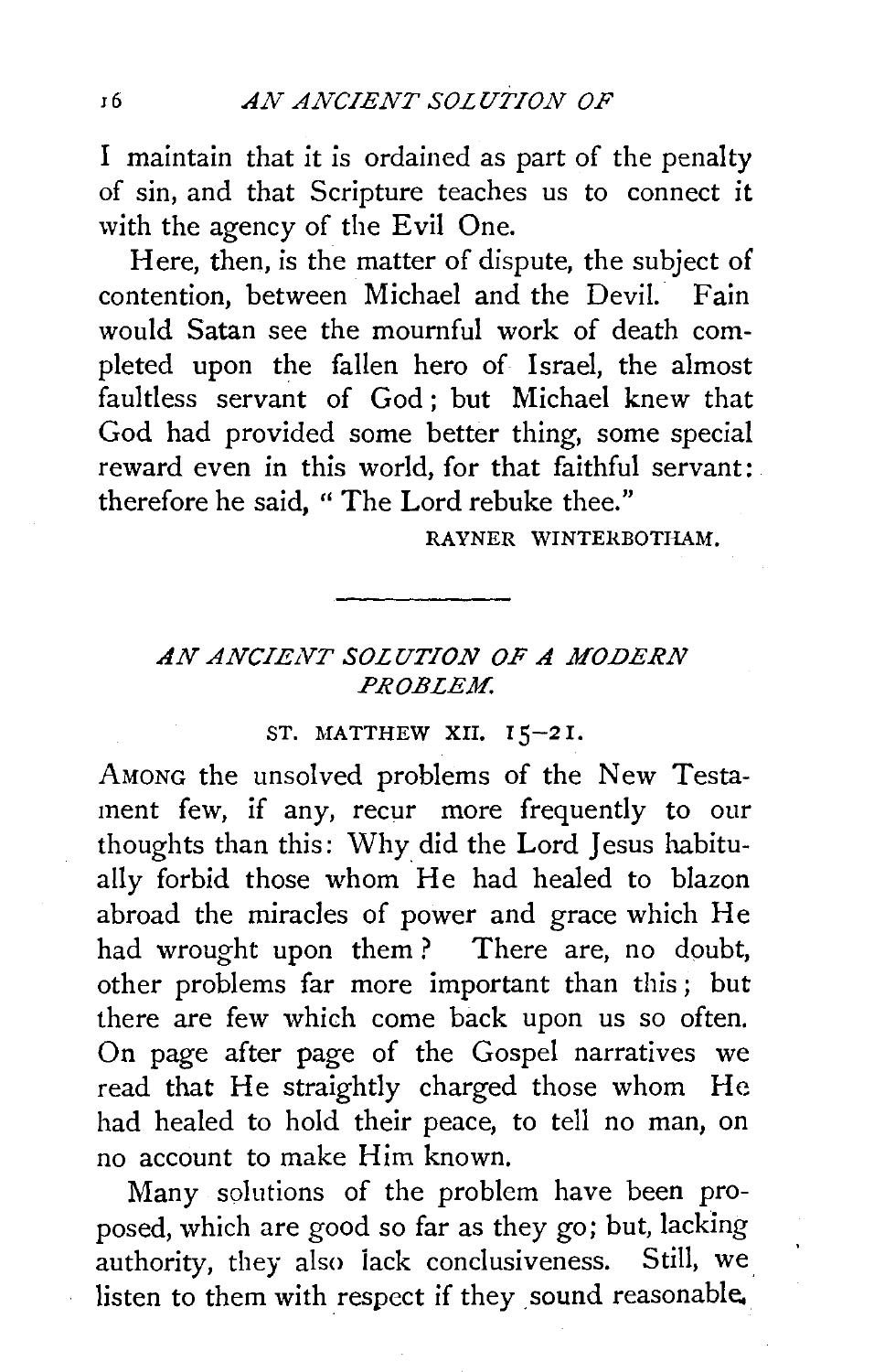and many of them are perfectly reasonable. When, for example, we are told that Christ bade men hold their peace because He did not wish to provoke the hostility of the rulers of the Jews before his time was come; *or,* because those who had so newly come to Him were not competent as yet to bear witness to Him ; or, because it was more for their spiritual health that'they should silently reflect on the meaning of the wonders He had wrought than that they should publish them abroad ; or, because it was better that they should save their strength for action and not fritter it away in mere talk :- we have nothing to object; we admit that any one of these solutions may be the true key to the problem, or that at least much may be said for any one of them. And yet, even if we accept them all, we are not satisfied. We do not feel that the question is closed. We expect to hear it re-opened at a future day, and think it highly probable that some larger and more conclusive answer to it will be found. And we do well to accept such answers as these with diffidence, even 'if they be our own : for no answer can be more than a provisional solution of the problem until the voice of Inspiration authoritatively end and crown the debate.

But is such an inspired solution to be had? It is ; although, to our shame, it has long been overlooked. In the passage before us, St. Matthew gives an authoritative reply to the question which has often perplexed our thoughts. He tells us that once, when Jesus was followed by a great multitude, and had healed them all, He charged them that they should not make Him known; and this He did, affirms

VOL. III.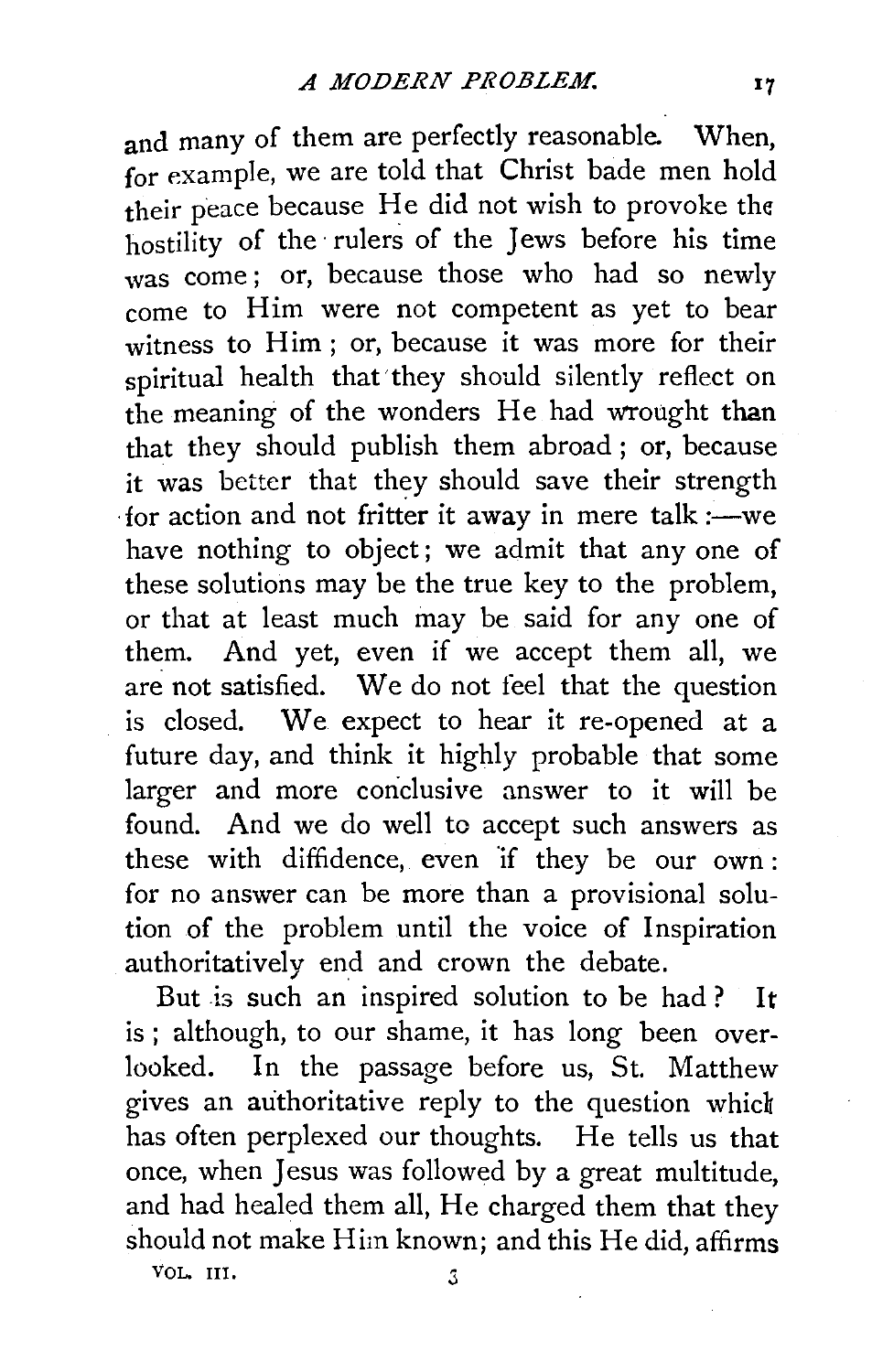the Evangelist, "that it might be fulfilled which was *spoken by Isaiah the prophet, saying: Behold my Servant, whom I have chosen; my beloved, in whom my soul z"s well pleased: I will put my Spirit upon him, and he shall shew judgment to the nations; he shall not strive, nor cry, neither shall any man hear*  his voice in the streets : a bruised reed shall he not *break, and the smoking wick he shall not quench, till he send forth judgmmt unto victory : and in his name shall the nations trust."* This is St. Matthew's solution of the problem ; and if we study it carefully we shall not only find one of the vexed questions of the Christian Scriptures laid to rest, we shall also gather from it a divine hope and comfort. His words unfold before us a glorious prospect-the ultimate victory of the single and righteous Will of God over all the impure and conflicting wills of men; they also assure us that, till that day of triumph break upon the world, we are led and taught and upheld by a Master the kindest, the gentlest, the most gracious meh ever had.

Let us mark, then, (1) what St. Matthew's solution of the problem is; and  $(2)$  what comfort and hope it suggests for us and for all men.

I. According to St. Matthew, the Lord Jesus charged men not to make Him known *in order that* a prophecy of Isaiah's might be fulfilled. On Isaiah's prophetic soul, dreaming of things to come, there had dawned a vision of the elect and beloved "Servant" of God, of the ideal Man, Minister, Son of Jehovah (Isa. xlii.). To him it seemed that this elect or ideal Servant, come when and how He might, must be animated and clothed with the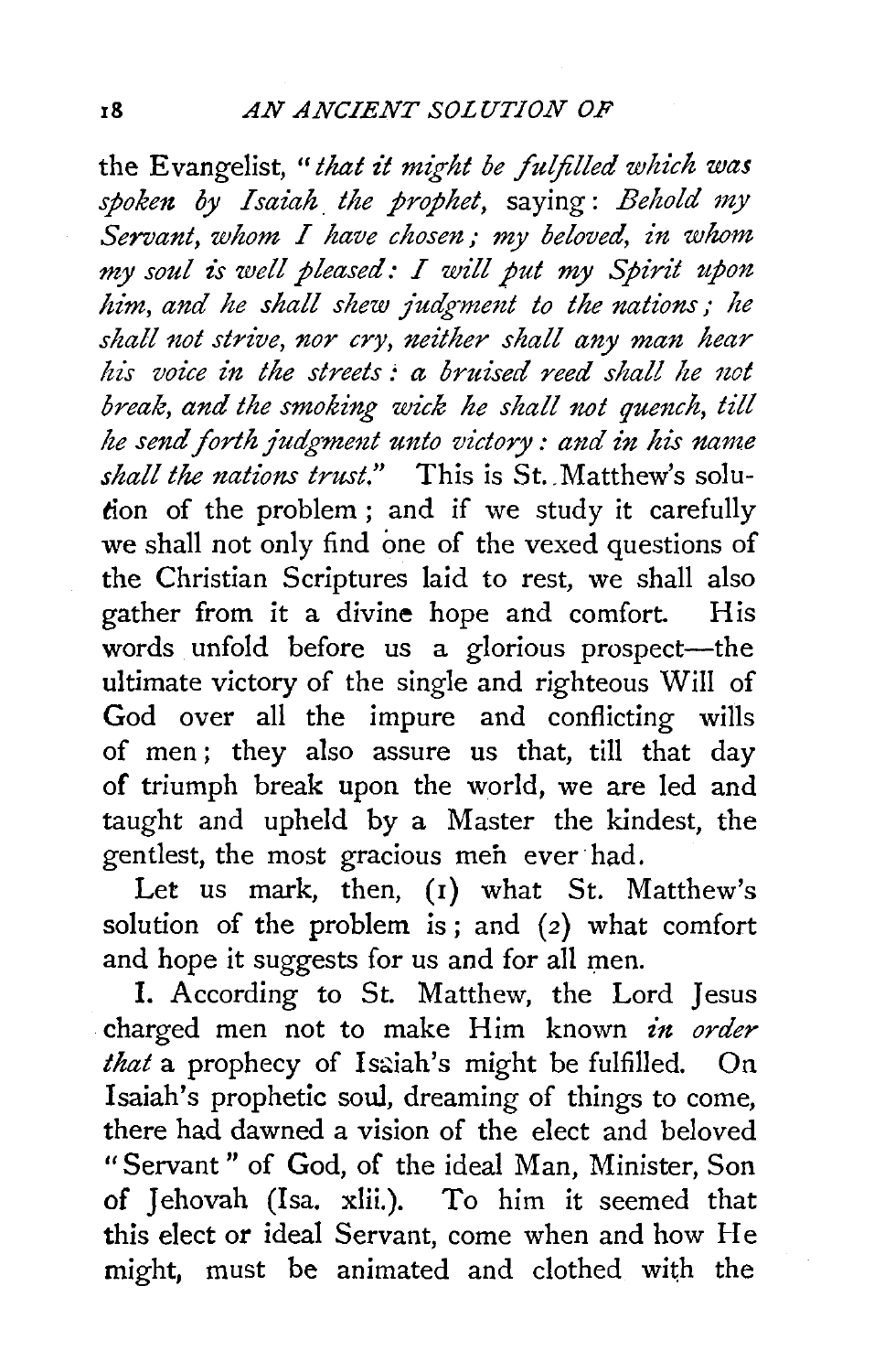Divine Spirit; that his supreme aim and object would be to establish right on an earth smitten and vexed with manifold intolerable wrongs; that He would pursue this end with a Divine simplicity,  $g$ entleness, patience,— not contending angrily for pre-eminence, not trumpeting forth his claims to homage in street and market-place, but binding up the bruised reed, fanning to flame the smoking wick; gradually, gently, but surely winning his way with men by force of love and meekness, until at last they would make his will their will with cheerful and unforced accord, and the eternal righteousness of God, as revealed in Him, would gain a complete victory over all the wrongs of time. This was the gracious yet august Figure which rose before the Prophet's mind as he strove to conceive what the ideal Minister of God must be like; and to this elect Servant he heard the voice of the Heavenly Majesty saying, " I, the Lord, have called thee to righteousness, that I may take hold of thy hand, and make thee the Light of the nations, to open the blind eyes, to bring prisoners from the prison, and them that sit in darkness from the house of restraint." In short, the true Servant of God, elect and beloved, will be animated by the very spirit of God Himself; and therefore his work will be to bring back a divine righteousness to wronged and' suffering men, and to make that righteousness the law of the whole earth. And the special "note," or characteristic of his ministry will be a stedfast gentleness, an unfailing patience which will not suffer Him to despair of any man, however weak and sinful; a holy tranquillity and simplicity which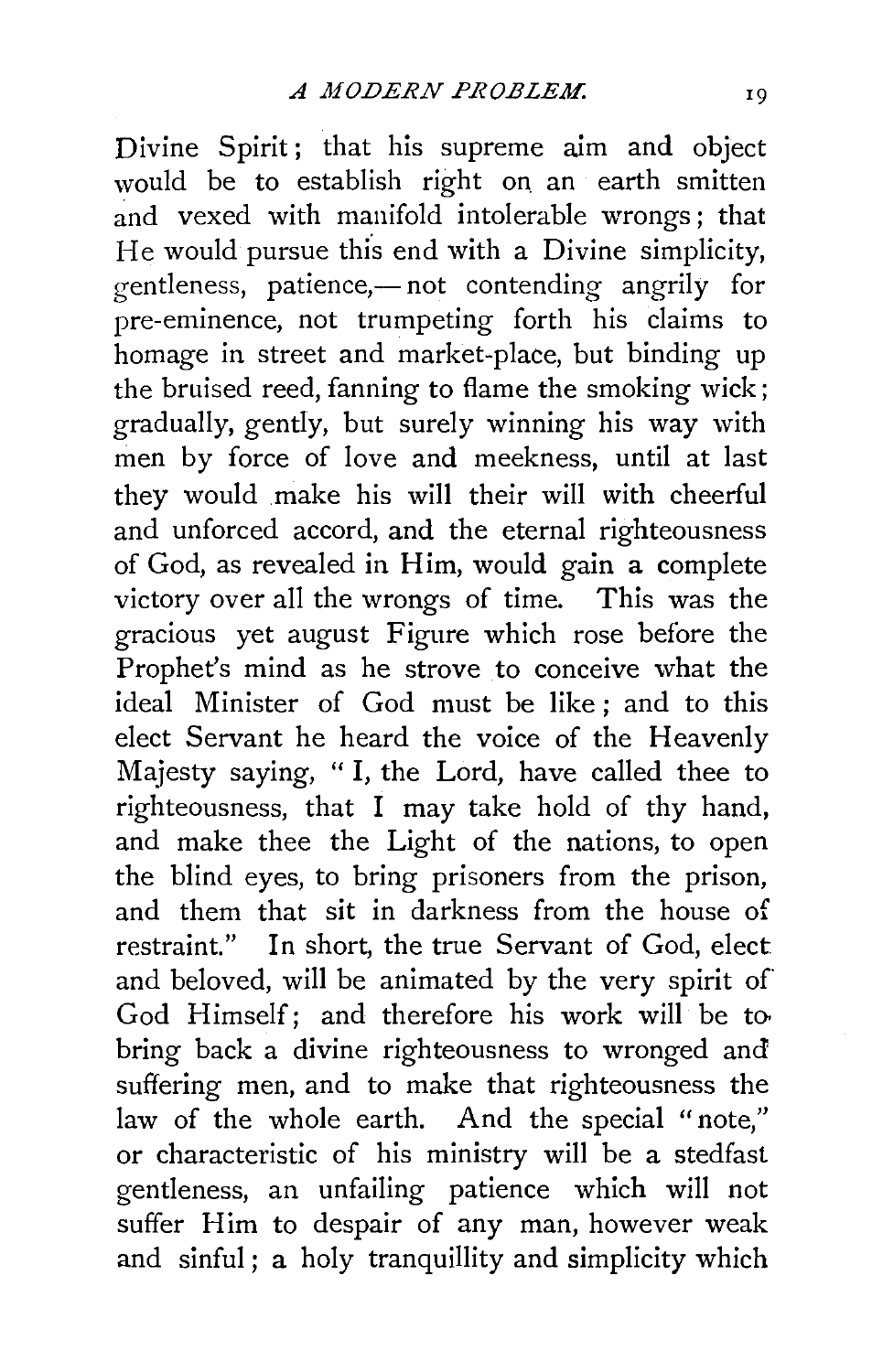will keep Him at the farthest remove from the passion, the ostentation, the rude and selfish violence of the man who seeks notoriety for himself rather than the welfare of those whose notice and applause he solicits.

Is not that a true ideal? does it not commend itself to our reason ? If God be love, must not the ideal Servant of God-in St. Paul's expressive phrase, "truth it in love," *z.e.,* put the truth before men in winning, gentle, affectionate forms ? If the proclamation of truth, the reign of righteousness, be . his aim, will He not pursue that aim with a Divine gentleness and simplicity? How else can He be, and shew Himself to be, truly Divine? how else the chosen Minister, the beloved Son of the God who does not *force* Himself and his will upon us, but veils Himself behind the laws and forces of the universe, behind the natural sentiments and affections of the human heart, behind social influences and the kindnesses of friends ; so that we have to discover Him, to find Him out, and to learn that we live, not by these natural ministries alone, but by the living quickening words which proceed from his mouth, and which give these natural ministries their vitality and efficacy?

Now this lofty prophetic ideal St. Matthew affirms to have been incarnated in the man Christ Jesus. *He* was the elect Servant, beloved of I leaven. On him the Spirit of God descended and abode. It was his task, his mission, to announce the Divine good-will to men, and to establish righteousness on the vexed and groaning earth. And here was the proof: He had the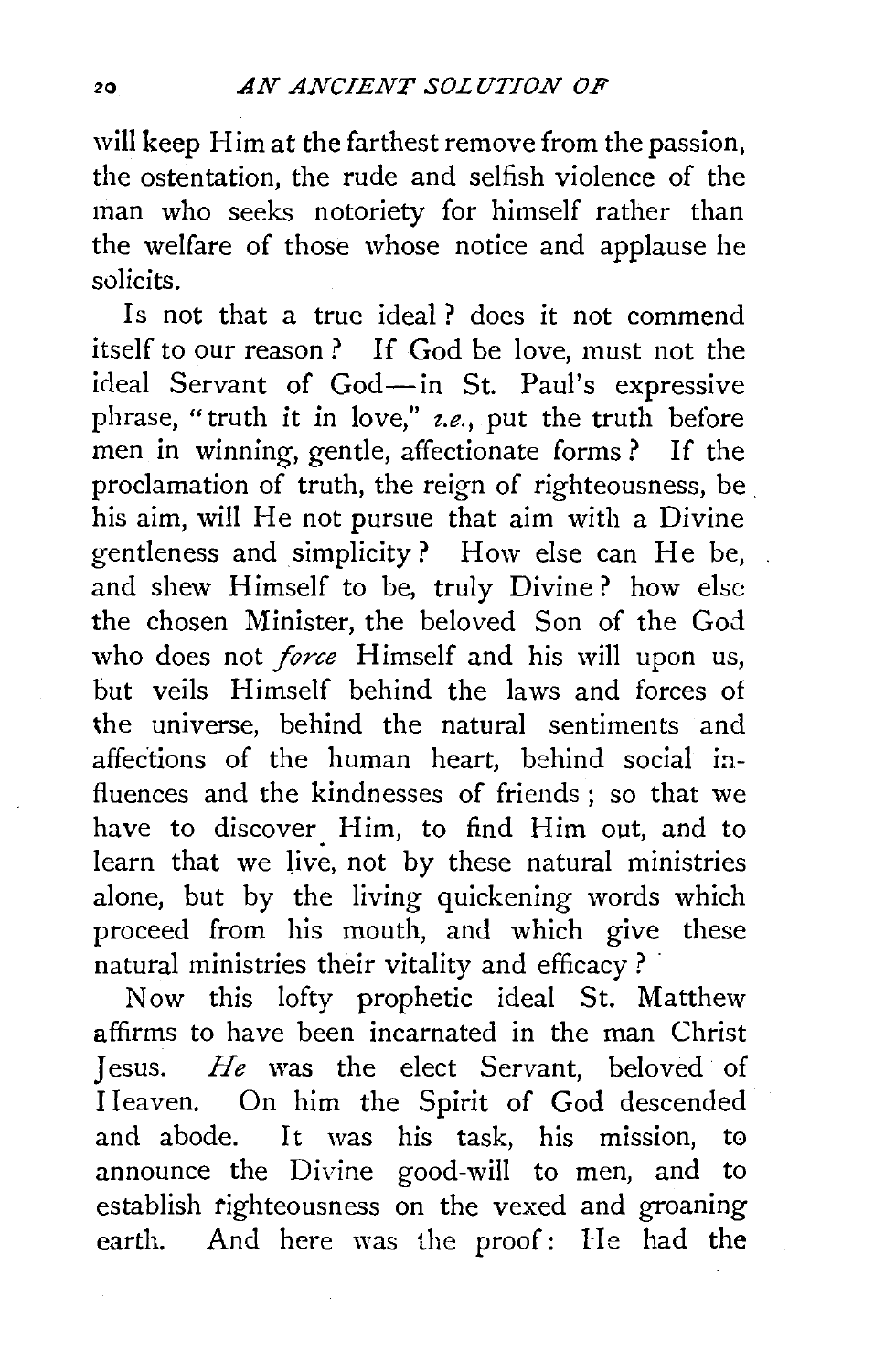distinctive note, or characteristic, of the ideal Minister. He did not strive, nor cry; his voice was not heard in the streets. He was no blatant champion fighting in a set field before myriads of spectators, and shouting as he fought. He was no loud-voiced tribune of the people "courting the most sweet voices" of the mob, posing himself in the eyes of the multitude and doing his good deeds to be seen of men,—strutting the stage, and ranting and mouthing out his incorruptible love of virtue, his resolve to see justice done. He was quiet, and calm, and gentle, as true greatness ever is. He condescended to men of low estate without " condescension." Nothing human was alien to Him, no broken-down publican bruised with compunction for his treasons and extortions, no miserable harlot in whom the flame of pure love was all but quenched. Whoever needed Him was welcome to Him; the more they needed Him, the more welcome were they. So gentle was He, so inobtrusive and unostentatious, so far from craving the applause of men, that when the sick, the sinful, the outcast had found healing, forgiveness, virtue in Him, He charged them to tell no man of it. And here, in this modesty, this reticence, this divine simplicity, St. Matthew saw the characteristic manner of the elect Servant and beloved Son of God whom Isaiah had depicted.

So that *now*, whenever the question is raised, " Why did the Lord Jesus charge those whom He had healed and saved not to make Him known?" we have at our command an authoritative and inspired reply. It was because He was the ideal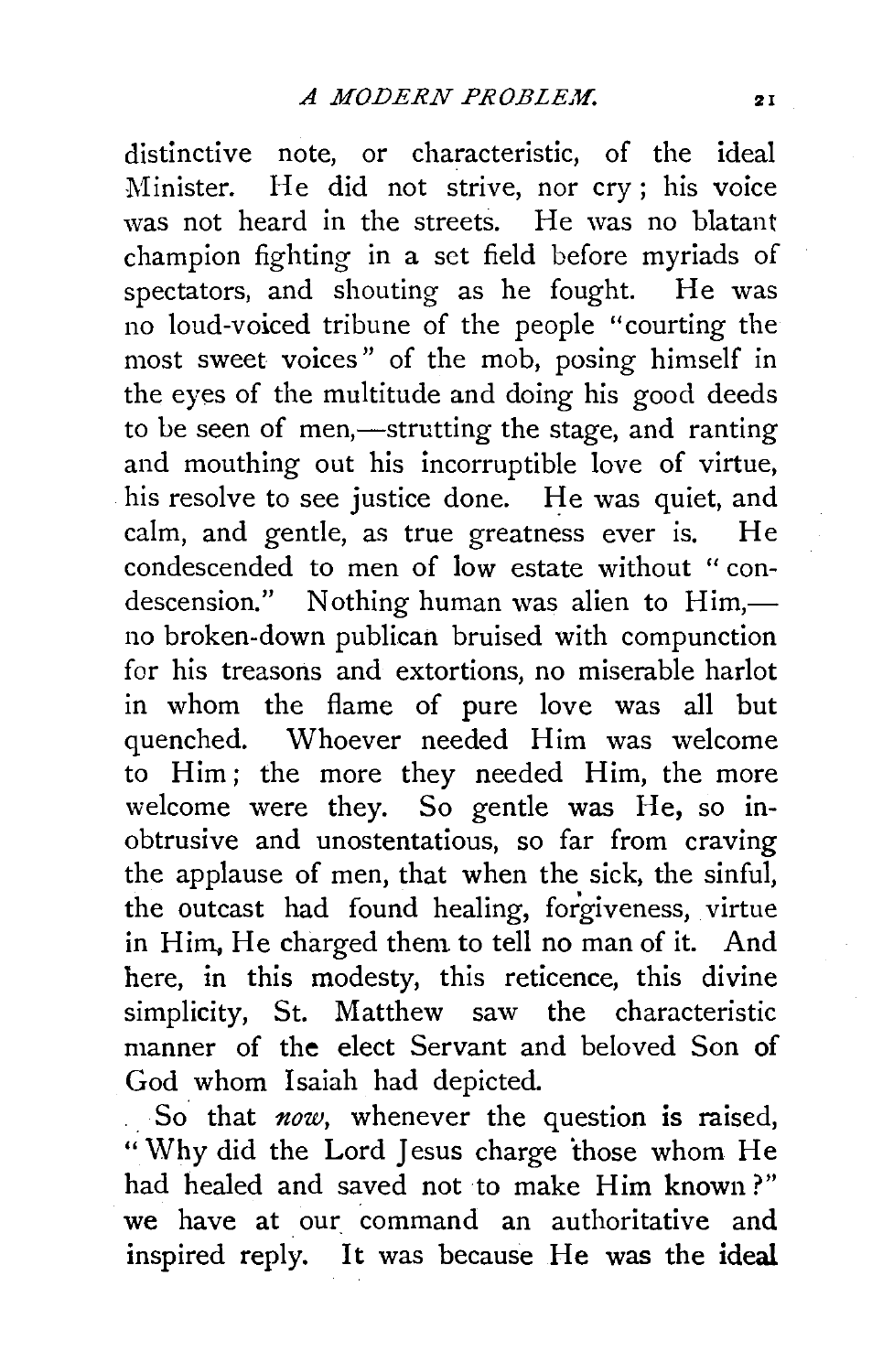Minister of God, the ideal and perfect Man and Servant and Son whom Isaiah foresaw. Or, to go to the full depth of the reply : it was because He was Divine; because, therefore, his works must be characterized by a Divine modesty and simplicity: because the Redeemer, like the Creator, of men must needs veil his glory, not flaunt it in the eyes of men ; because all great forces are gentle, calm, gradual in their operation: because He came to be, not as the momentary lightning, which rends and slays and roars exultingly over the strokes with which it stabs the earth, but like the gentle friendly light which, though it comes so noiselessly and imperceptibly that it is long before it wakes us, nevertheless transfigures the face of the earth and sets in motion all the wheels of Nature and of human life.

II. We have to mark the suggestions of Hope and Comfort with which St. Matthew's solution of this problem is rife. Men groan under the burden of many sorrows. **But** if there be some that press upon us more sharply, there is none which lies upon us with a more constant and weary weight than the burden of this *unintelligible* world. We believe that God is good, and that He must therefore be causing all things to work together for the good of his creatures. We see that man is a creature of capable and well-nigh godlike faculties, with large discourse of reason, with a heart that easily melts into tenderness or flames into heroism. In some few favoured specimens of the race we see to what serene heights of dignity, goodness, serviceableness, peace, humanity may rise. And yet, for the most part, men are borne down into the very dust by a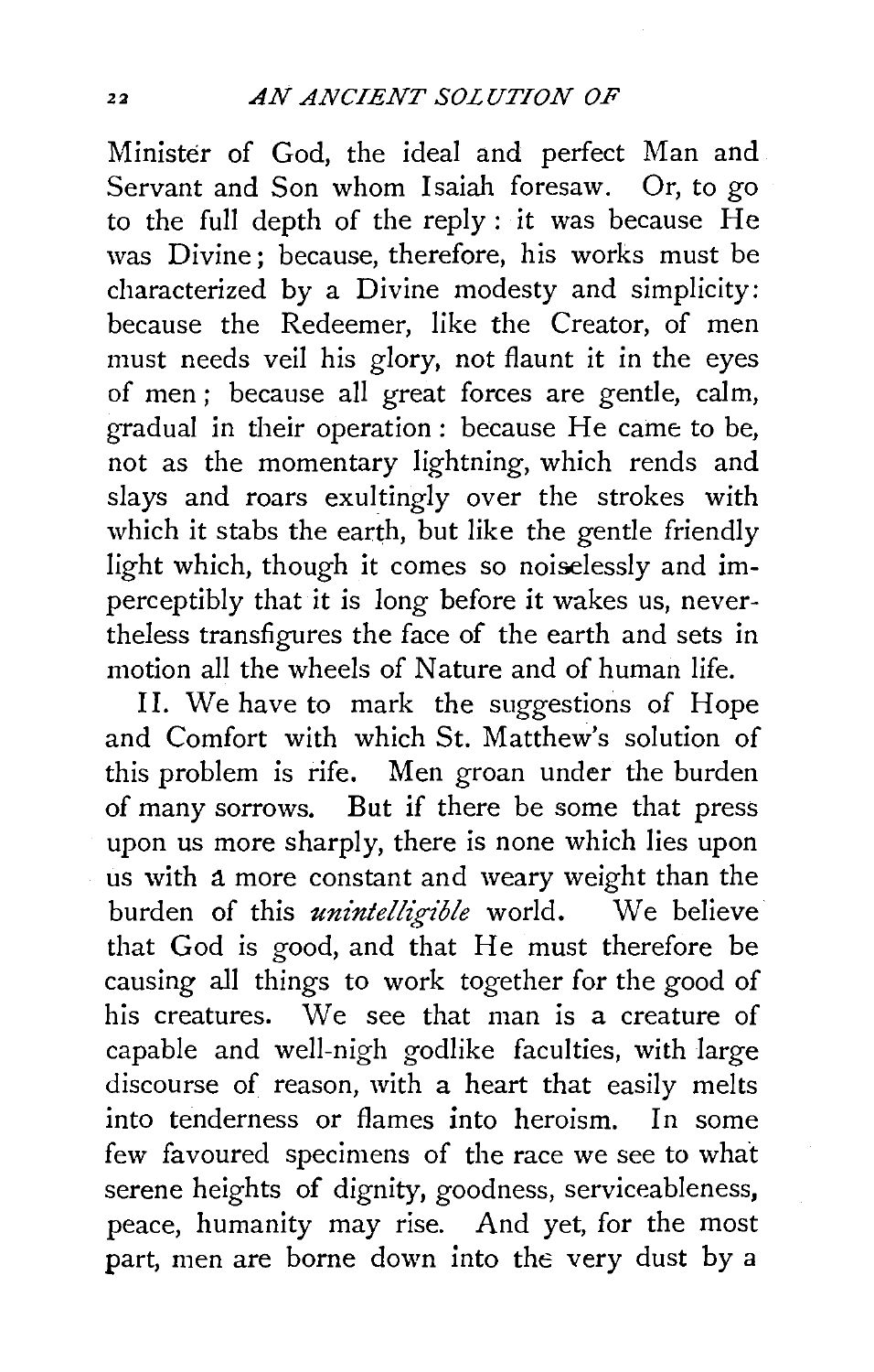throng of petty cares and carnal cravings, at war with each other, at war with themselves, their best faculties uncultivated, their purest affections seldom evoked: nay, so untoward are the present conditions of human life, that it is still- true that much wisdom brings much sorrow with it, and our best affections are avenues through which the enemies of our peace deliver their most fatal assaults. To the great bulk of men life hardly seems worth having, in the eye of reason, and immortality appears but a perilous endowment, so steeped are they in misery and corruption, or so insensible to that which should fill them with misery and shame.

Yet what help is there? what prospect of relief? Finding their present conditions intolerable, the wiser and more aspiring sort of men have always fled for refuge to the future ; they have run for shelter and relief into the Sanctuary of Hope. Poets and statesmen and prophets have vied with each other in depicting the golden close of the world's troubled story in an age of universal purity and concord and peace. Nor are their hopes altogether woven of such stuff as dreams are made of. The elect Servant of God, Christ the Saviour, came to make them real and true. From Him we learn, as also from the Prophets and Apostles, that the hopes of men have not deceived them. He has taught us to see the pure, tender, stedfast Will of God working in and through all the tangled mass of the impure, conflicting, hostile wills of men, and has assured us that in the end the will of God shall be done on earth even as it is in heaven.

And it is this secret of hope, for ourselves and for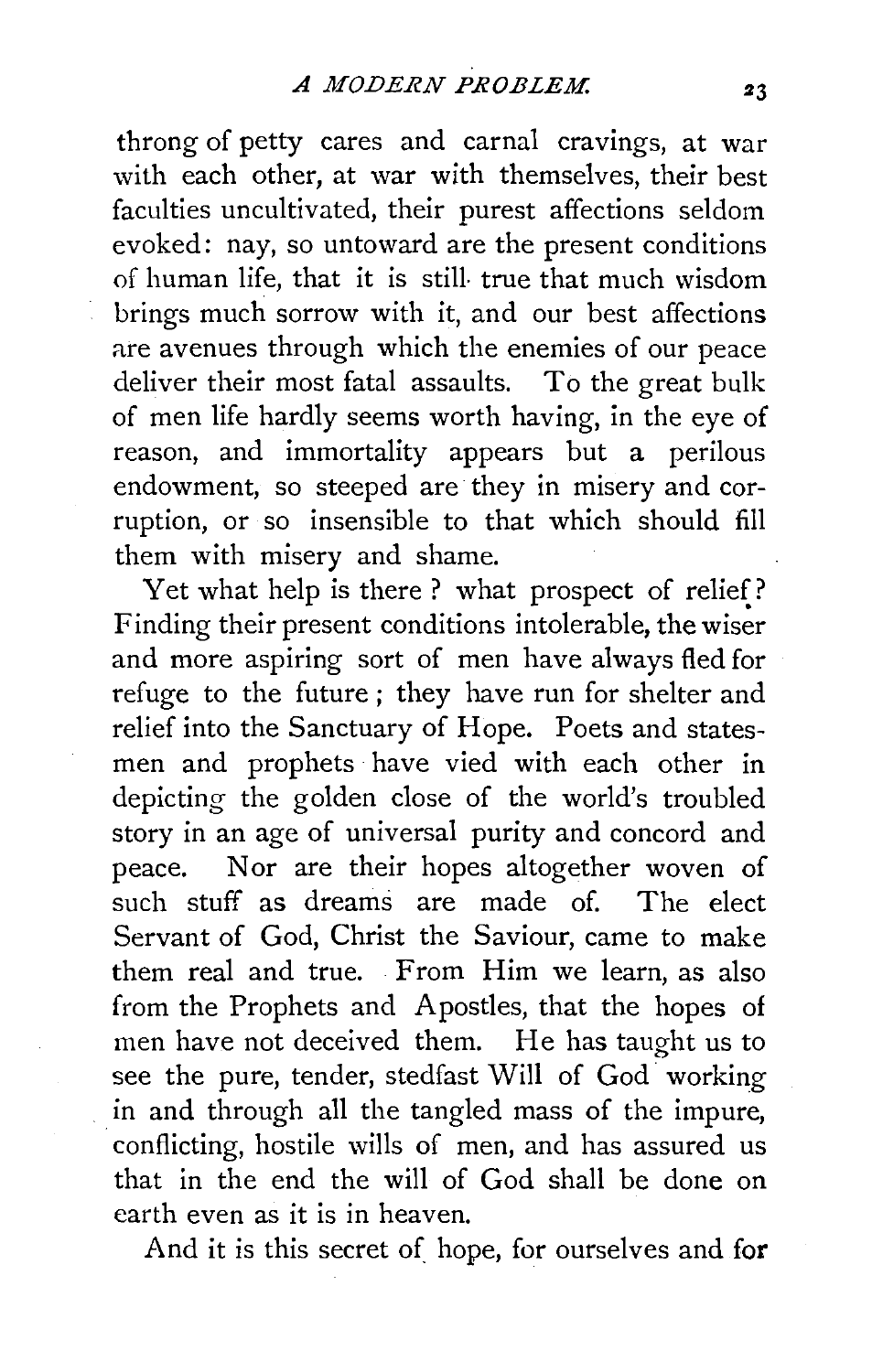the world at large, which is once more disclosed in the passage before us. Isaiah and Matthew combine to proclaim that Christ, the Beloved of God and man, has come into the world to shew *''judgment"*  to the nations, and that He will not pause in his sacred task " *until he sends forth judgment unto victory.*" Now this word "judgment" has a history, and a history which compels us to read it in a sense far other than that in which it is commonly taken. As used by the Prophets and the Psalmists it is one of the many names for the law of God. The *mishpdt,* or "judgment," which Christ came to announce to men, is the will of God viewed as the rule of human life. The word sets forth the absolute rightness, or righteousness, of that Will, and lays emphasis on the fact that it is quick with a judicial energy in virtue of which it is capable of executing itself, condemning and chastising the world that it may save the world from its sins. So that when we read of Christ that He came to shew "judgment" to the nations, we are to understand that He came to reveal the righteousness, or right will, of God to man, in order that they might no longer go about to establish their own righteousness, but might submit to the righteousness of God. And when we read that Christ will work on, unhasting and unresting, "until he send forth judgment unto victory," we are to understand that his righteousness will at the last prevail over all the unrighteousness of men, that the nations will submit to the pure will of God and make it their own.

This is our hope. Heaven is to come down to earth. God is to return and dwell with men. The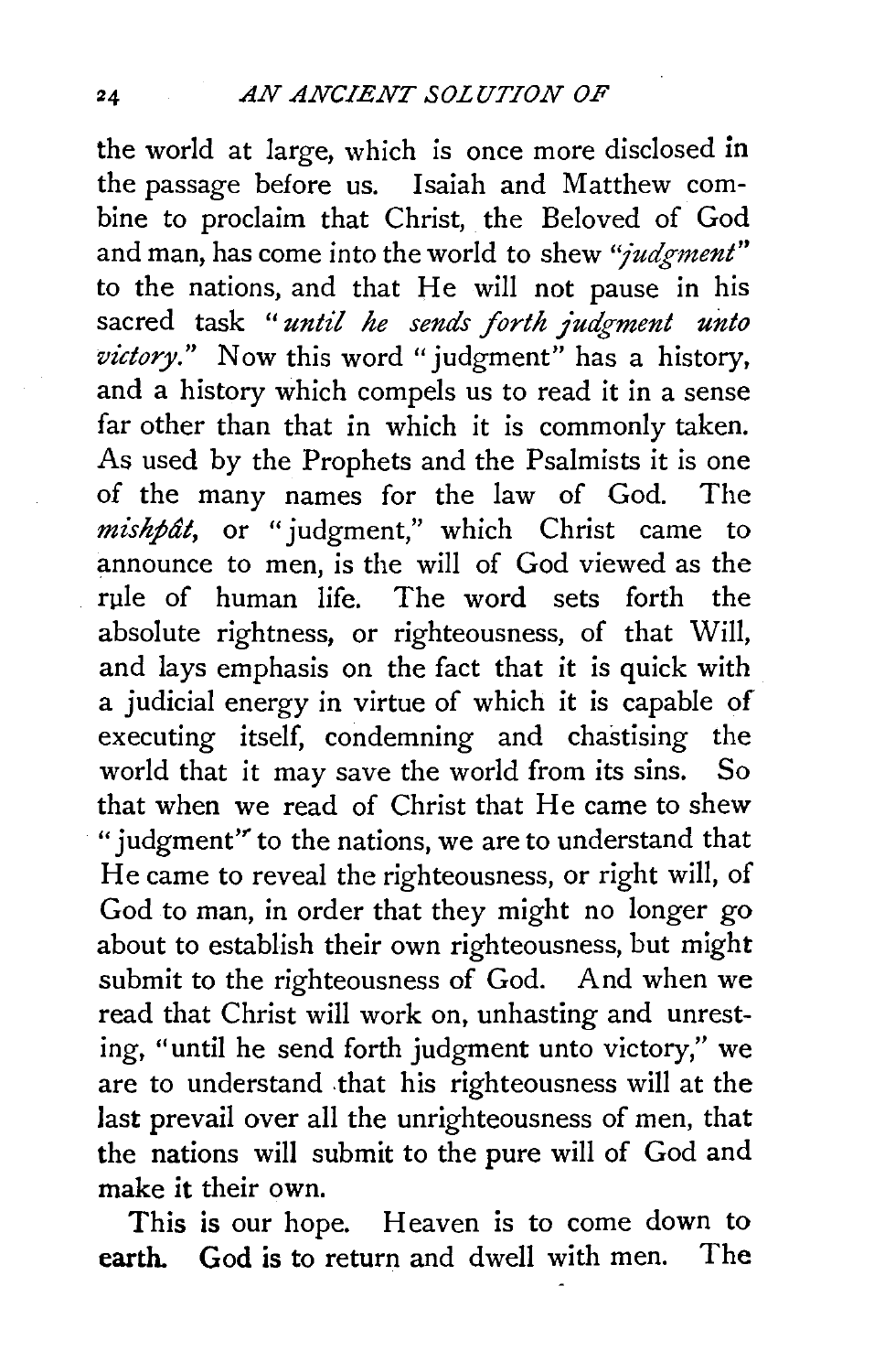nations, saved from their self-will, their corruptiom and conflicts and miseries, are to take sanctuary in Him, to find life and peace in Him. Men are not always to be in bondage to care and fear and sorrow because they are sinful and unclean. A day will come in which a great voice out of heaven will be heard proclaiming, " Behold, the tabernacle of God is with men, and he will dwell with them, and they shall be his people, and God himself shall be with them, and be their God. And God shall wipe away all tears from their eyes ; and there shall be no more death, neither sorrow nor crying, neither shall there be any more pain : for the former things are passed away." And as this Voice from heaven dies away, there will rise a great shout, or song, from the nations of the saved,-"Hallelujah! for the Lord God omnipotent reigneth."

But to most of us this hope commonly seems as distant as it is great. Now and then, perhaps, in our more raised and spiritual moods, we catch glimpses of it, and set our faces toward it, and some faint reflection of its splendour falls and kindles in our upturned faces. But, ordinarily, it is far away, dwarfed by distance, and sheds no sensible light of courage and cheerful anticipation into our souls. We want, we crave, a nearer refuge from the cares and miseries of life, from the thoughts that fly low and brood over the sins and degradations of the world. Is there, then, no present, no immediate comfort to be had? Yes, there is. For He, who is to lead forth "judgment unto victory," is even now " shewing judgment" to the nations. Christ did not cease from his work of redemption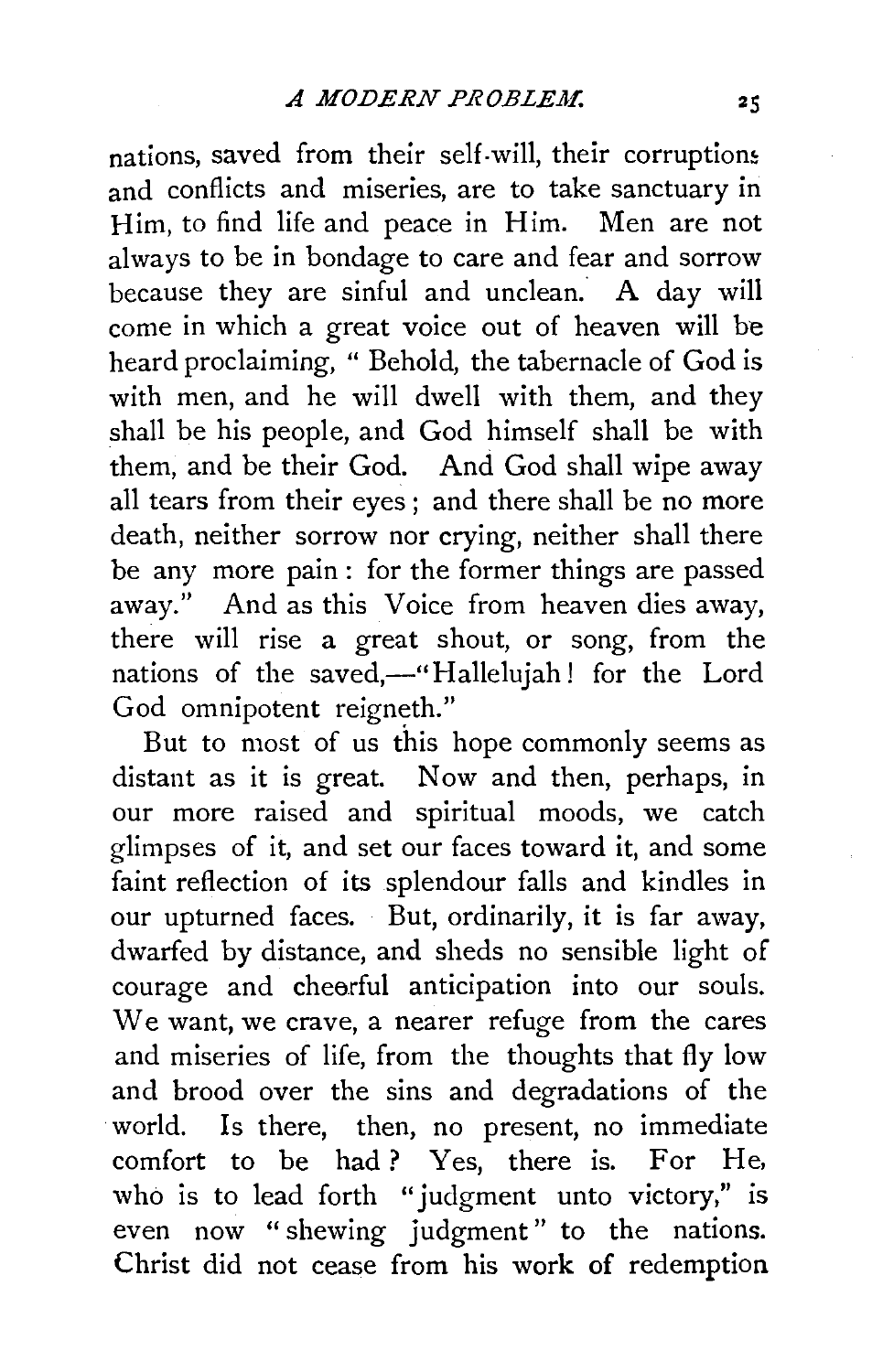when He went up on high, to resume it at some far distant day when He is to come again. He is still with us, and still carrying on his work, still teaching men the good-will of God, and inclining them to respond to it and adopt it. He is even now shewing that Will to us, and inviting us to make it our refuge, our sanctuary, our hope. No matter how sinful we have been, no matter how weak we are, no matter how many are the evil passions and habits with which we have to contend, Christ offers Himself to us as our Saviour and Friend. He comes with the halo of many peaceful victories round his brow. He has proved again and again that He is "able to save unto the uttermost. all them that come unto God by him." How many bruised reeds, trodden under foot of man, has He bound up, raised, and quickened into new life! How many smoking wicks, how many hearts in which the light of spiritual life seemed to have clean gone out, so that they had become an offence in the nostrils of the Pharisee, has He fanned into a: clear and ardent flame! How many even of the basest and the vilest has his gentleness made great! And He is as accessible to-day, as meek, as gentle, as considerate, as quick to discern any faint single spark of true life as when, clothed in flesh, He dwelt among men. It is still true that He does not strive nor cry, nor lift up his voice in the streets, as one who would use men to win fame for Himself or to enhance his glory. He comes to us as gently and kindly as the light, to open our closed eyes on a new day of hopeful service, and tranquil activity, and peaceful rest. He comes to us in the secret places